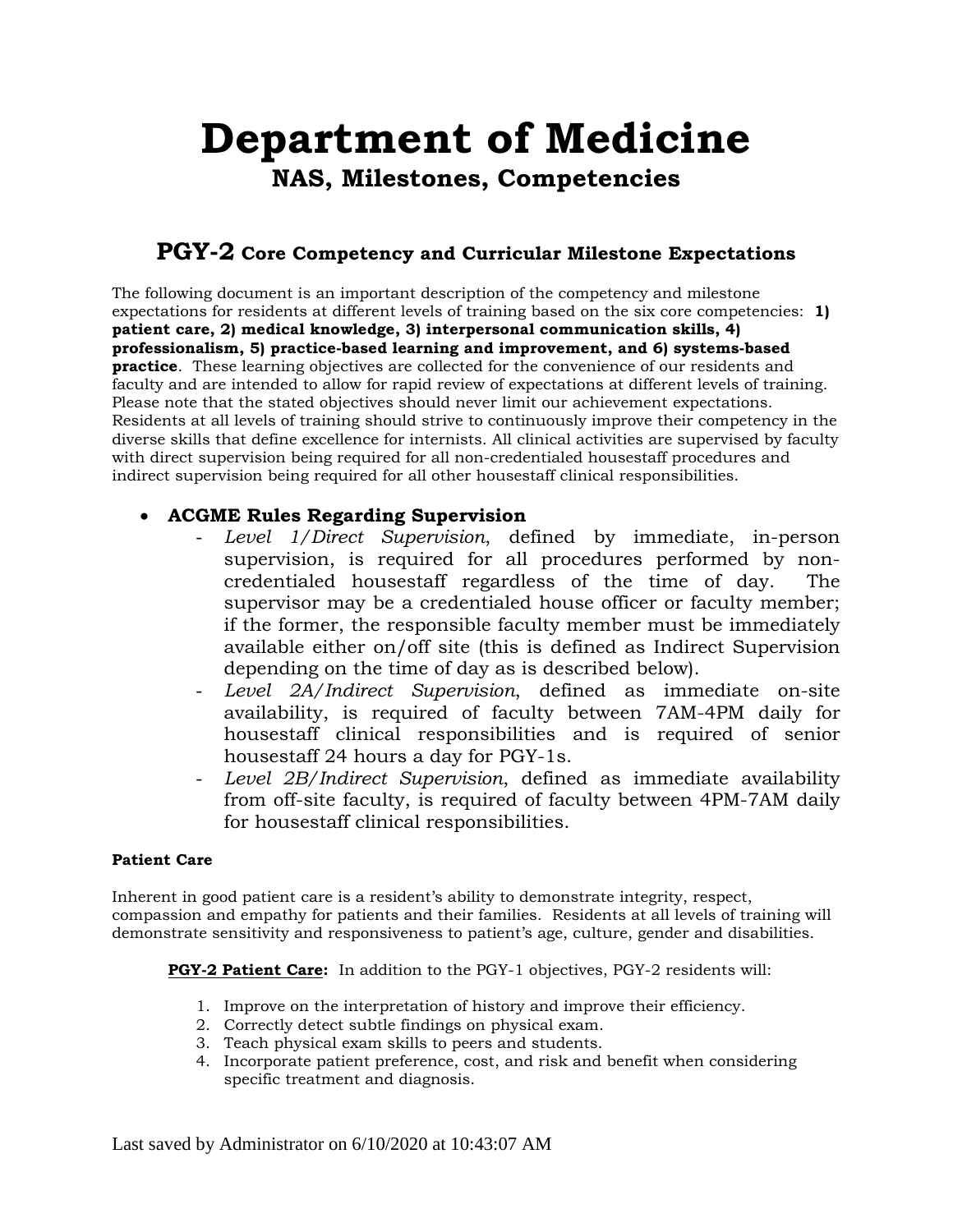- 5. Change the course of care for unexpected side effects or undesired outcomes of a treatment plan.
- 6. Supervise junior residents in procedures when competency has been achieved.
- 7. Improve procedural skills through repetition.
- 8. Minimize risk and discomfort of patients.

#### **Medical Knowledge**

At this level of professional development most learning is self-directed. It is advised that residents read daily and teach daily the things that they are learning. A spirit of intellectual curiosity and scientific inquiry is desirable. Residents must demonstrate knowledge about established and evolving biomedical sciences, clinical care topics and the social sciences.

**PGY-2 Medical Knowledge**: In addition to the PGY-1 objectives, PGY-2 residents will:

- 1. Demonstrate improved knowledge and analytical thinking in complex patients.
- 2. Demonstrate understanding of psychosocial issues, statistical analysis and their application to patient care.
- 3. Show evidence of continued reading and improvement in medical knowledge.
- 4. Present a 20-minute Quality Review/M&M at AM Conference.

#### **Interpersonal and Communication Skills**

Patients often judge their physicians by their interpersonal skills. As physicians we also judge each other by how clearly we communicate. Residents at all levels of training should be able to do the following:

- 1. Articulately present full histories and physicals.
- 2. Summarize relevant aspects of history, physical, diagnostic testing and assessment and plan.
- 3. Should welcome, mentor and teach learners of all levels.
- 4. Display empathy and competence while interviewing and examining patients.
- 5. Attend Learning to TALK sessions.

**PGY-2 Interpersonal and Communication Skills**: In addition to the PGY-1 objectives, PGY-2 residents will:

- 1. Engage patients in difficult discussions (examples include end-of-life-care) and successfully negotiate with "difficult" patients.
- 2. Evaluate and give constructive feedback to junior team members about their presenting skills.
- 3. Successfully manage, take charge and coordinate care when they are the senior resident on an inpatient team. This includes setting expectations, encouraging academic discussions and insuring that patients are well informed about their medical conditions and clinical plan of action.
- 4. Communicate clearly with team members, consultants, primary care physicians, patients and families.
- 5. Provide a formal presentation to the Department on a Quality/M&M topic.

#### **Practice-Based Learning and Improvement**

Last saved by Administrator on 6/10/2020 at 10:43:07 AM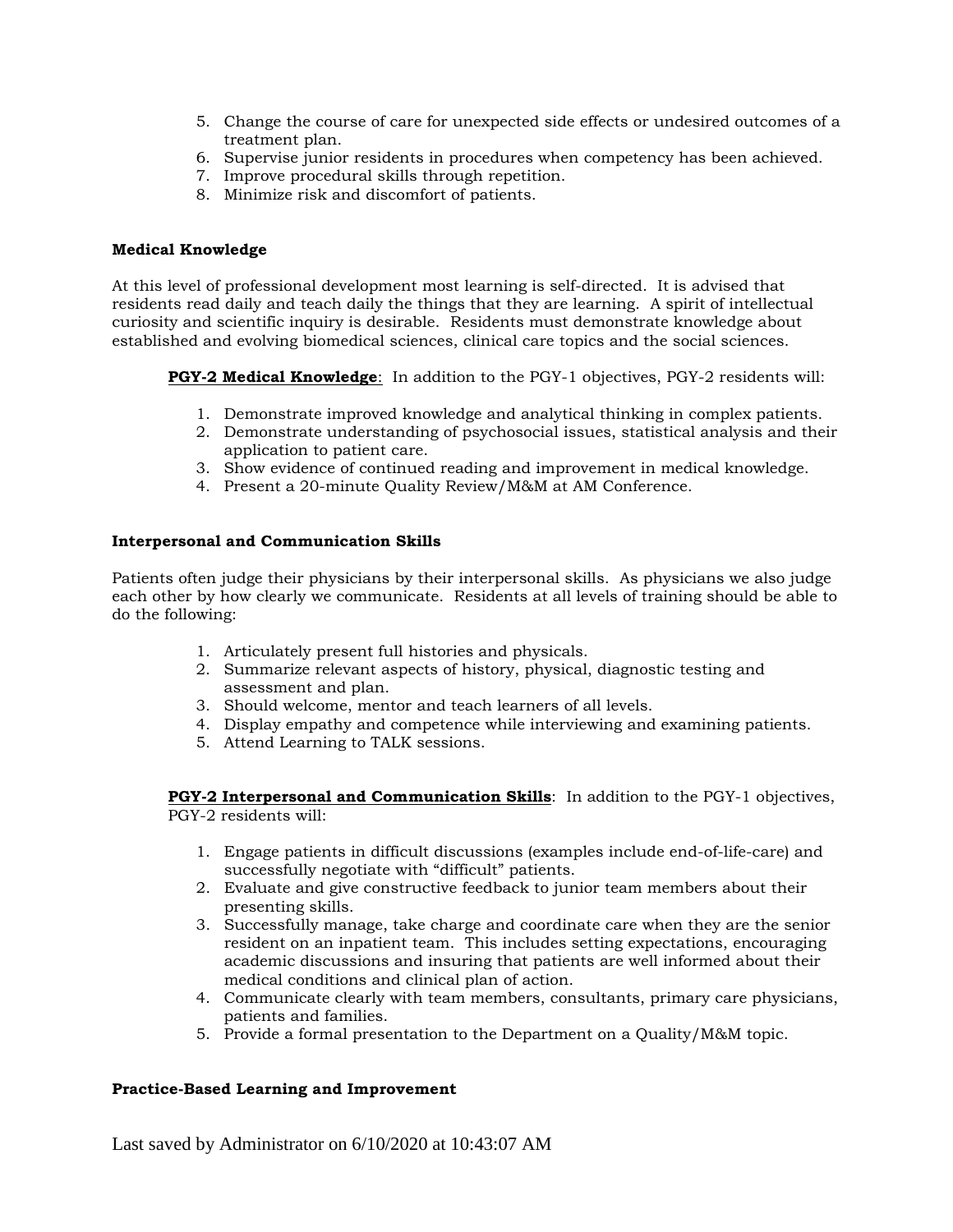Residents are expected to be intellectually curious. They should use patient care experiences, reading and evidence-based medicine as a foundation for practice improvement and lifelong learning. Residents should understand the limits of their knowledge and experience and ask for help when needed. Self-improvement comes from regular assessments of all competencies and receiving balanced and honest feedback.

**PGY-2 Practice-Based Learning and Improvement:** In addition to the PGY-1 objectives, PGY-2 residents will:

- 1. Demonstrate an understanding and use of an evidenced-based medicine approach in providing patient care.
- 2. Teach colleagues and students how to research relevant literature.
- 3. Participate in "PICO" projects monthly while on ward rotations.
- 4. Display self-initiative to stay current with new medical knowledge.
- 5. Use consult time to practice integrating evidenced-based medicine with expert opinion and professional judgment.

#### **Professionalism**

This competency is difficult to define by level of training. There are many qualities and characteristics that are fundamental to the practice of medicine. All physicians must be competent. This includes being timely in regard to patient care needs. In work related activities, patient care must always come first. Intrinsic to the competency of Professionalism is honesty. Residents at all levels should be trustworthy and should tell the truth. This includes 1) in reporting and presenting patient communications 2) documentation 3) admitting areas of deficiency and 4) billing. The practice of medicine has historically been synonymous with a spirit of compassion and respect for others. A resident's attitude should manifest an interest in helping their patients, demonstrating respect and compassion for all patients and understanding the need for patient confidentiality. Physicians also have a responsibility for the safety and well being of their patients, colleagues and staff. Residents should not be unduly influenced by any outside forces including the pharmaceutical industry, insurers or patients' families. Under no circumstances should the quality of care, nor the specific care offered, be unduly influenced by these outside forces.

**PGY-2 Professionalism:** In addition to the PGY-1 objectives, PGY-2 residents will:

- 1. Continue to improve their knowledge with self-directed learning.
- 2. Improve in their ability to deliver bad news.
- 3. Understand the patient care issues involving advanced directives, DNR status, futility, withholding or withdrawing care.
- 4. Show appropriate sensitivity to issues of culture, age, sex, sexual orientation and disability.
- 5. Show concern for the educational development of colleagues and students.
- 6. Provide leadership on teams and throughout the residency.
- 7. Volunteers for activities that are good for the community and the institution overall.

#### **Systems-Based Practice Objectives**

Modern medicine is practiced in a complex series of interwoven systems including insurers, hospitals, health care providers, private and public practitioners and the legal system. The residents must demonstrate an awareness of the larger context and system on health care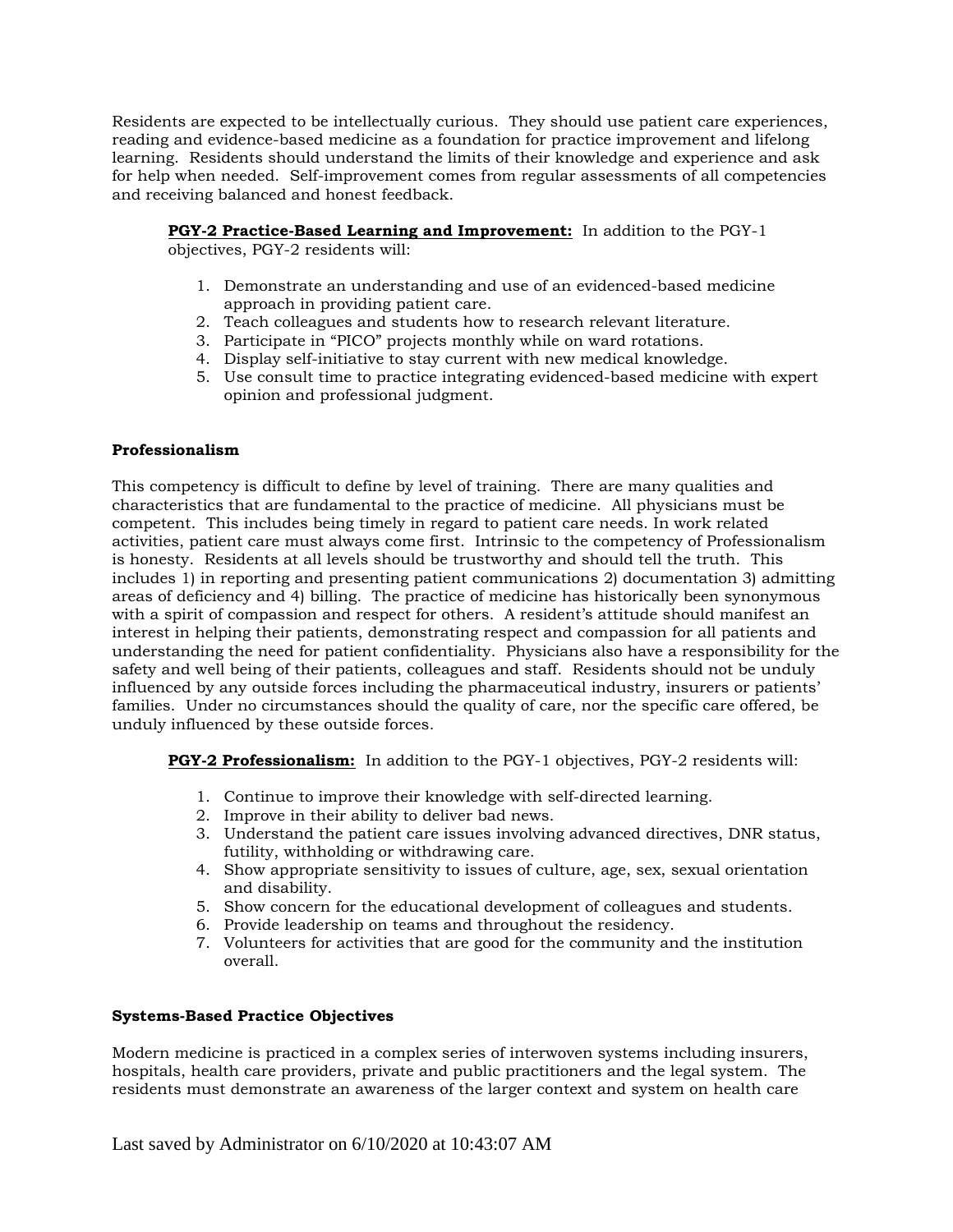delivery and the ability to effectively call on system resources to provide care that is of optimum value.

#### **PGY-2/3 Systems-Based Practice**: In addition to the PGY-1 objectives, the PGY-2/3 will:

- 1. Coordinate multidisciplinary care and provide leadership in the management of complex patients.
- 2. Demonstrate an understanding of the multi-layered medical delivery systems (including hospitals, ambulatory sites, rehab medicine, and in-home care resources).
- 3. Show the ability to work with extended care providers, especially with longitudinal chronic care in the outpatient setting.
- 4. Demonstrate an understanding of managed care, federal versus private insurers and the social consequences of the uninsured.
- 5. Present cases with our Department Quality Officer in our monthly M&M/Quality Review conferences; specifically, the resident will conduct a root-cause analysis of the issue and review his/her findings at the conference.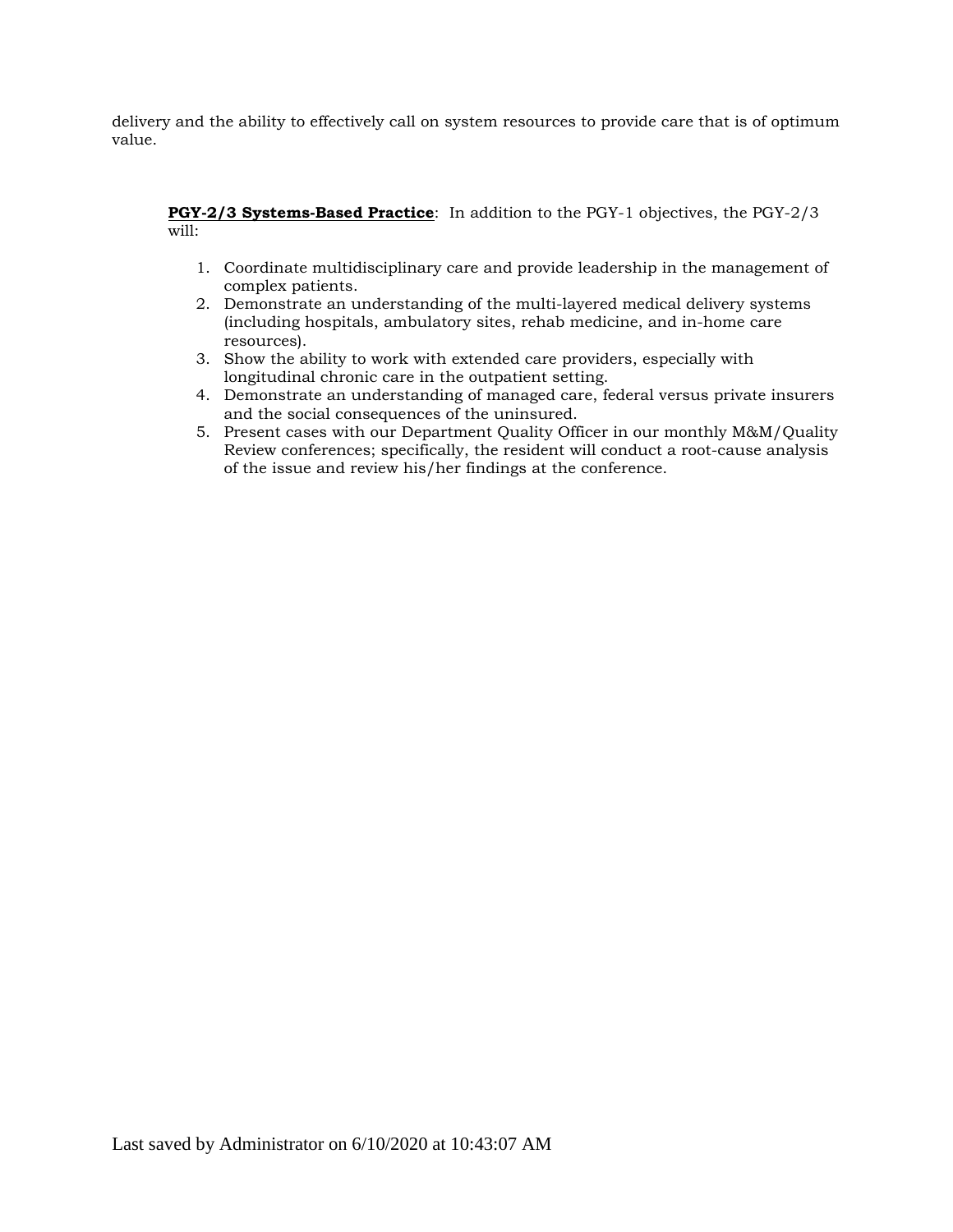## **Curricular Milestones: Core Internal Medicine PGY-2**

## *VII. Medical Knowledge*

- a. House Officer has demonstrated sufficient knowledge to diagnose and treat common conditions in the hospital and/or ambulatory setting.
	- i. Evaluated Through Direct Observation? Yes or No.
	- ii. Evaluated Through Chart Audit/s? Yes or No.
	- iii. In-Training Exam has been taken? Yes or No.
	- iv. Evaluated Through Multi-Source Evaluation? Yes or No.
	- v. Evaluated Through Self-Reflection? Yes or No.
- b. House Officer has demonstrated sufficient knowledge to provide preventive care services.
	- i. Evaluated Through Direct Observation? Yes or No.
	- ii. Evaluated Through Chart Audit/s? Yes or No.
	- iii. Evaluated Through Multi-Source Evaluation? Yes or No.
	- iv. Evaluated Through Self-Reflection? Yes or No.
- c. House Officer has demonstrated sufficient knowledge to diagnose and treat unclear and/or emergent conditions.
	- i. Evaluated Through Direct Observation? Yes or No.
	- ii. Evaluated Through Chart Audit/s? Yes or No.
	- iii. Evaluated Through Multi-Source Evaluation? Yes or No.
	- iv. Evaluated Through Self-Reflection? Yes or No.
- d. House Officer has demonstrated an understanding of the indications and meaning of common diagnostic tests (i.e.

laboratory tests, imaging studies, ECGs, etc.).

- i. Evaluated Through Direct Observation? Yes or No.
- ii. Evaluated Through Chart Audit/s? Yes or No.
- iii. Evaluated Through Multi-Source Evaluation? Yes or No.
- iv. Evaluated Through Self-Reflection? Yes or No.
- e. House Officer has demonstrated an understanding of pre- and post-test probability and other test performance characteristics.
	- i. Evaluated Through Direct Observation? Yes or No.
	- ii. Evaluated Through Chart Audit/s? Yes or No.
	- iii. Evaluated Through Multi-Source Evaluation? Yes or No.
	- iv. Evaluated Through Self-Reflection? Yes or No.
- *VIII. Patient Care*
	- a. House Officer has demonstrated the ability to seek out and verify secondary sources of information (i.e. family, pharmacy, review of past records, etc.).
		- i. Evaluated Through Direct Observation? Yes or No.
		- ii. Evaluated Through Chart Audit/s? Yes or No.
		- iii. Evaluated Through Multi-Source Evaluation? Yes or No.
		- iv. Evaluated Through Self-Reflection? Yes or No.
	- b. House Officer has demonstrated the ability to track changes in the history and physical over time.
		- i. Evaluated Through Direct Observation? Yes or No.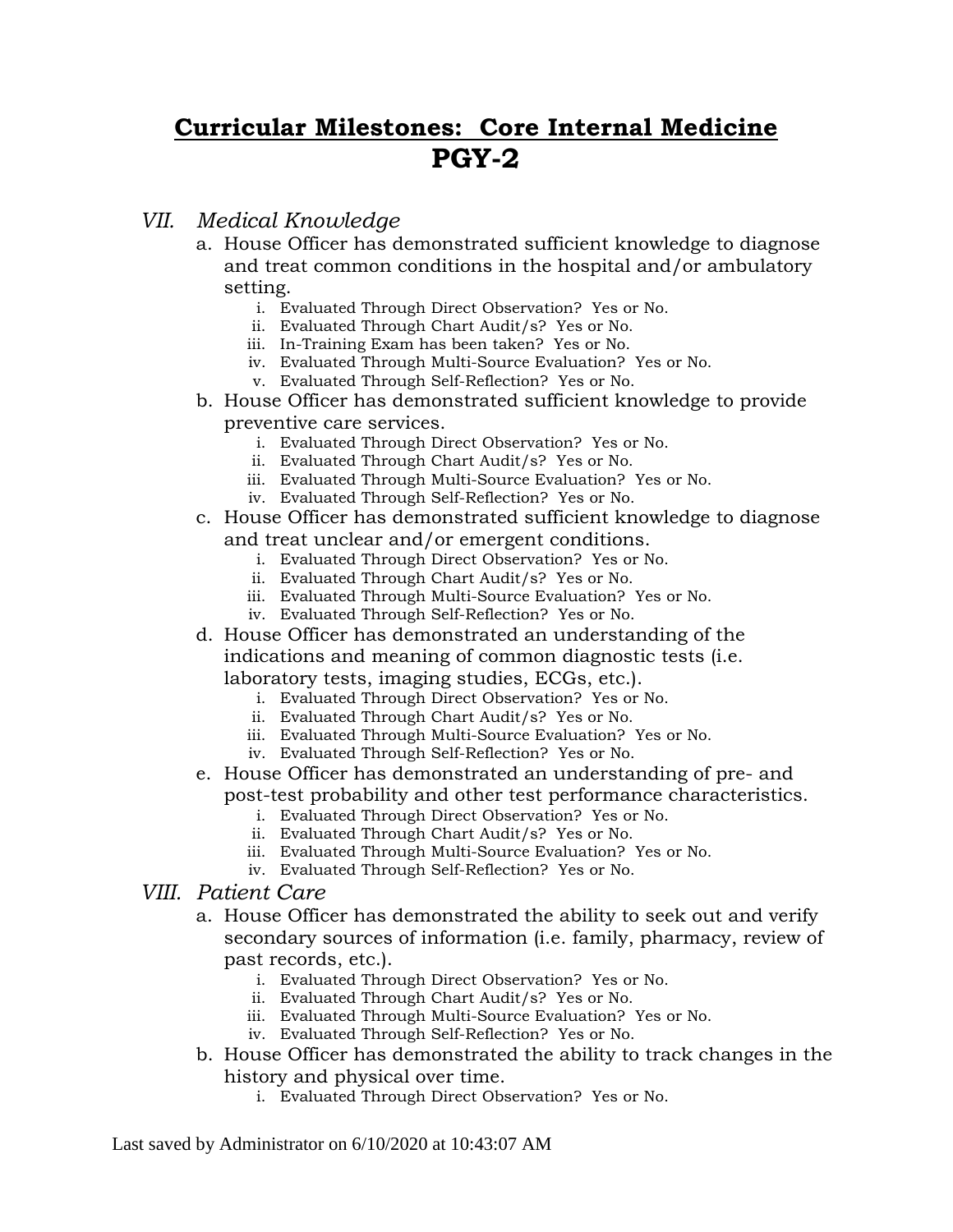- ii. Evaluated Through Chart Audit/s? Yes or No.
- iii. Evaluated Through Multi-Source Evaluation? Yes or No.
- iv. Evaluated Through Self-Reflection? Yes or No.
- c. House Officer has demonstrated the ability to synthesize all data available to them to formulate an appropriate, prioritized differential diagnosis and treatment plan.
	- i. Evaluated Through Direct Observation? Yes or No.
	- ii. Evaluated Through Chart Audit/s? Yes or No.
	- iii. Evaluated Through Multi-Source Evaluation? Yes or No.
	- iv. Evaluated Through Self-Reflection? Yes or No.
- d. House Officer has demonstrated an understanding of the indications for common procedures, how to manage postprocedure complications, and has performed some of the ABIMrequired procedures.
	- i. Evaluated Through Direct Observation? Yes or No.
	- ii. Evaluated Through Chart Audit/s? Yes or No.
	- iii. Evaluated Through Multi-Source Evaluation? Yes or No.
	- iv. Evaluated Through Self-Reflection? Yes or No.

## *IX. Professionalism*

- a. House Officer has demonstrated the ability to provide constructive feedback to team members.
	- i. Evaluated Through Direct Observation? Yes or No.
	- ii. Evaluated Through Multi-Source Evaluation? Yes or No.
	- iii. Evaluated Through Self-Reflection? Yes or No.
- b. House Officer has demonstrated the ability to report an impairment or substandard care by another health care provider.
	- i. Evaluated Through Direct Observation? Yes or No.
	- ii. Evaluated Through Multi-Source Evaluation? Yes or No.
	- iii. Evaluated Through Self-Evaluation? Yes or No.
- c. House Officer is demonstrating personal accountability in recognizing barriers to performance improvement.
	- i. Evaluated Through Direct Observation? Yes or No.
	- ii. Evaluated Through Multi-Source Evaluation? Yes or No.
	- iii. Evaluated Through Self-Evaluation? Yes or No.
- d. House Officer is aware of and educating others about HIPAA.
	- i. Evaluated Through Direct Observation? Yes or No.
	- ii. Evaluated Through Multi-Source Evaluation? Yes or No.
	- iii. Evaluated Through Self-Evaluation? Yes or No.
	- iv. Evaluated Through Chart Audits? Yes or No.
- e. House Officer is aware of the disparities in health care.
	- i. Evaluated Through Direct Observation? Yes or No.
	- ii. Evaluated Through Multi-Source Evaluation? Yes or No.
	- iii. Evaluated Through Self-Evaluation? Yes or No.

## *X. Interpersonal and Communication Skills*

- a. House Officer is prompt and comprehensive when communicating with patients.
	- i. Evaluated Through Direct Observation? Yes or No.
	- ii. Evaluated Through Multi-Source Evaluation? Yes or No.
	- iii. Evaluated Through Self-Evaluation? Yes or No.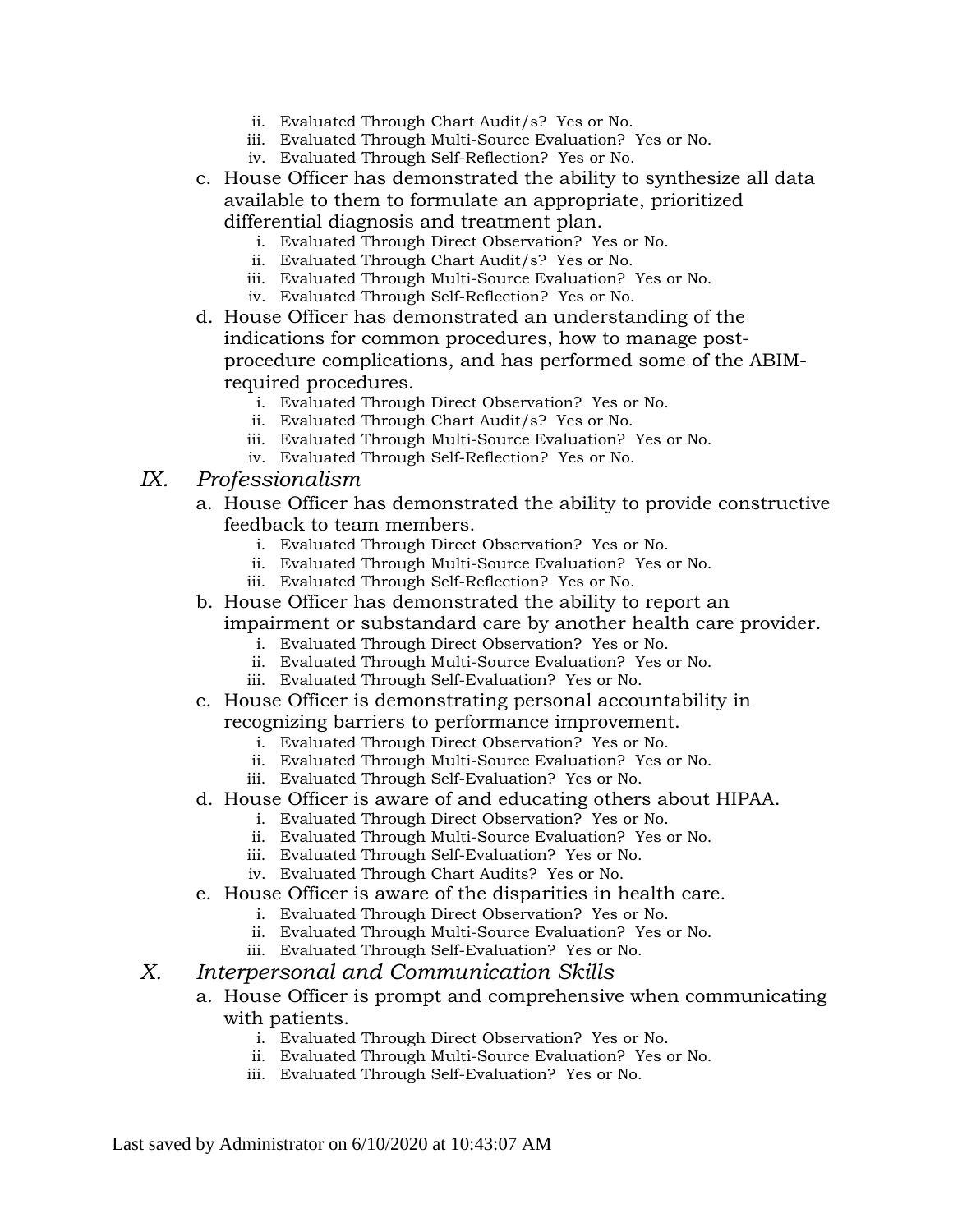- b. House Officer is demonstrating sensitivity to the many aspects that make every patient unique.
	- i. Evaluated Through Direct Observation? Yes or No.
	- ii. Evaluated Through Multi-Source Evaluation? Yes or No.
	- iii. Evaluated Through Self-Evaluation? Yes or No.
- c. House Officer recognizes and utilizes both verbal and non-verbal aspects of communication when dealing with patients (and/or family/friends).
	- i. Evaluated Through Direct Observation? Yes or No.
	- ii. Evaluated Through Multi-Source Evaluation? Yes or No.
	- iii. Evaluated Through Self-Evaluation? Yes or No.
- d. House Officer is effectively communicating with all members of the health-care team and is explaining everyone's role to the patient (and/or family/friends).
	- i. Evaluated Through Direct Observation? Yes or No.
	- ii. Evaluated Through Multi-Source Evaluation? Yes or No.
	- iii. Evaluated Through Self-Evaluation? Yes or No.
- *XI. Practice-Based Learning*
	- a. House Officer appreciates the value of self-directed improvement and is doing so regularly with a panel of patients.
		- i. Evaluated Through Direct Observation? Yes or No.
		- ii. Evaluated Through Multi-Source Evaluation? Yes or No.
		- iii. Evaluated Through Self-Evaluation? Yes or No.
	- b. House Officer knows how to navigate the myriad of evidence-based tools and is able to critically appraise the literature
		- i. Evaluated Through Direct Observation? Yes or No.
		- ii. Evaluated Through Multi-Source Evaluation? Yes or No.
		- iii. Evaluated Through Self-Evaluation? Yes or No.
	- c. House Officer welcomes and incorporates feedback from patients and other members of the health-care team.
		- i. Evaluated Through Direct Observation? Yes or No.
		- ii. Evaluated Through Multi-Source Evaluation? Yes or No.
		- iii. Evaluated Through Self-Evaluation? Yes or No.
	- d. House Officer is attending and participating at Noon Conference and Power Rounds regularly.
		- i. Evaluated Through Direct Observation? Yes or No.
		- ii. Evaluated Through Self-Evaluation? Yes or No.

## *XII. Systems-Based Practice*

- a. House Officer understands the role and responsibilities of local healthcare systems and agencies.
	- i. Evaluated Through Direct Observation? Yes or No.
	- ii. Evaluated Through Multi-Source Evaluation? Yes or No.
	- iii. Evaluated Through Self-Evaluation? Yes or No.
- b. House Officer is open and accepting of thoughts and ideas from other members of the healthcare team.
	- i. Evaluated Through Direct Observation? Yes or No.
	- ii. Evaluated Through Multi-Source Evaluation? Yes or No.
	- iii. Evaluated Through Self-Evaluation? Yes or No.
- c. House Officer appreciates the barriers to safe and efficient patient care and is able to learn from his/her or other's mistakes.

Last saved by Administrator on 6/10/2020 at 10:43:07 AM